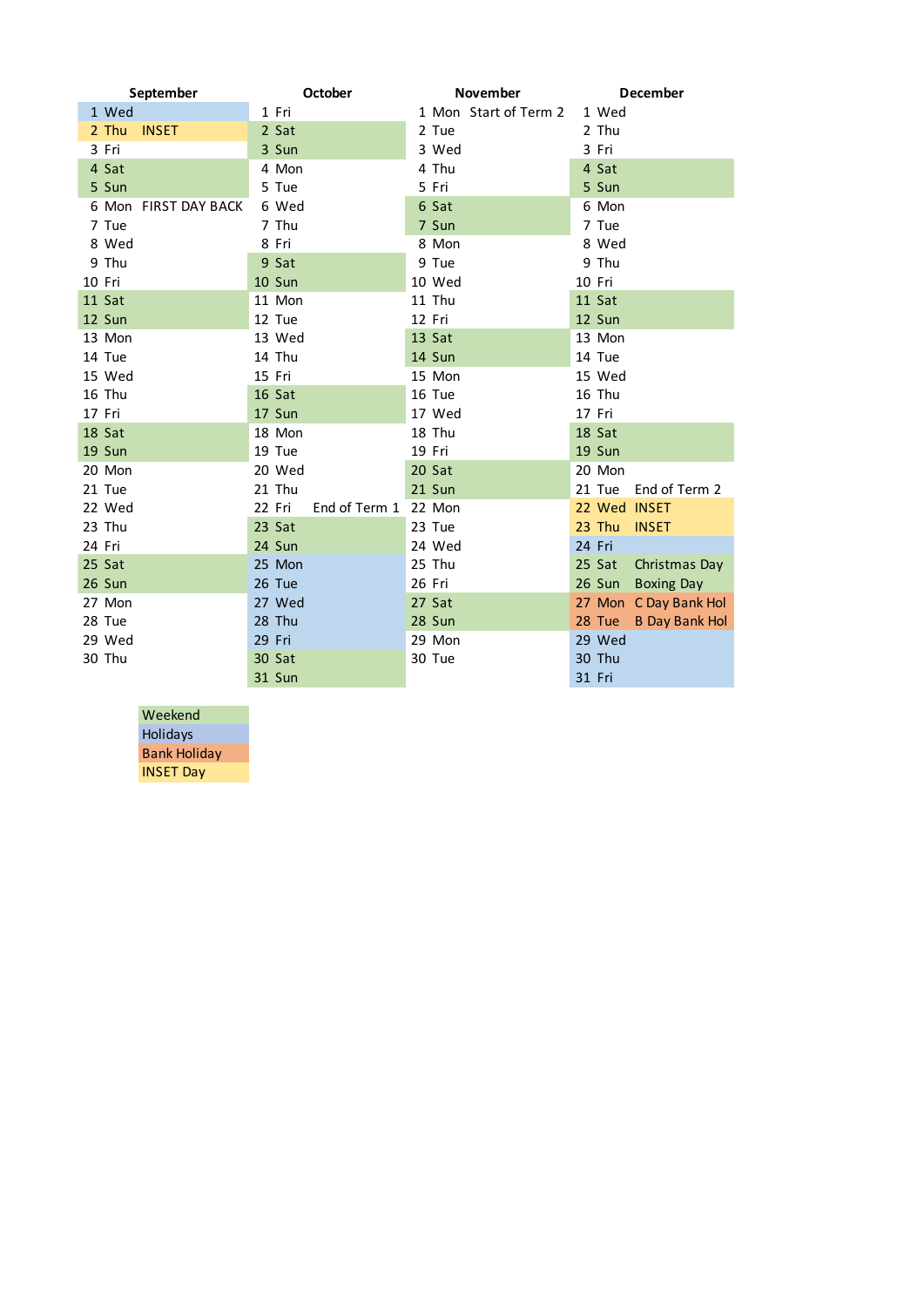|        | January                |        | February               |        | March          |        | <b>April</b>           |
|--------|------------------------|--------|------------------------|--------|----------------|--------|------------------------|
| 1 Sat  | New Year's Day         | 1 Tue  | Chinese New Year       | 1 Tue  | Shrove Tuesday | 1 Fri  |                        |
| 2 Sun  |                        | 2 Wed  |                        | 2 Wed  |                | 2 Sat  |                        |
|        | 3 Mon NY Bank Hol      | 3 Thu  |                        | 3 Thu  | <b>INSET</b>   | 3 Sun  |                        |
| 4 Tue  |                        | 4 Fri  |                        | 4 Fri  |                | 4 Mon  |                        |
| 5 Wed  |                        | 5 Sat  |                        | 5 Sat  |                | 5 Tue  |                        |
| 6 Thu  |                        | 6 Sun  |                        | 6 Sun  |                | 6 Wed  |                        |
| 7 Fri  |                        | 7 Mon  |                        | 7 Mon  |                | 7 Thu  |                        |
| 8 Sat  |                        | 8 Tue  |                        | 8 Tue  |                | 8 Fri  | End of Term 4          |
| 9 Sun  |                        | 9 Wed  |                        | 9 Wed  |                | 9 Sat  |                        |
|        | 10 Mon Start of Term 3 | 10 Thu |                        | 10 Thu |                | 10 Sun |                        |
| 11 Tue |                        | 11 Fri |                        | 11 Fri |                | 11 Mon |                        |
| 12 Wed |                        | 12 Sat |                        | 12 Sat |                | 12 Tue |                        |
| 13 Thu |                        | 13 Sun |                        | 13 Sun |                | 13 Wed |                        |
| 14 Fri |                        | 14 Mon |                        | 14 Mon |                | 14 Thu |                        |
| 15 Sat |                        | 15 Tue |                        | 15 Tue |                | 15 Fri | Good Friday            |
| 16 Sun |                        | 16 Wed |                        | 16 Wed |                | 16 Sat |                        |
| 17 Mon |                        | 17 Thu |                        | 17 Thu |                | 17 Sun | Easter Sunday          |
| 18 Tue |                        | 18 Fri | End of Term 3          | 18 Fri |                |        | 18 Mon Easter Monday   |
| 19 Wed |                        | 19 Sat |                        | 19 Sat |                | 19 Tue |                        |
| 20 Thu |                        | 20 Sun |                        | 20 Sun |                | 20 Wed |                        |
| 21 Fri |                        | 21 Mon |                        | 21 Mon |                | 21 Thu |                        |
| 22 Sat |                        | 22 Tue |                        | 22 Tue |                | 22 Fri |                        |
| 23 Sun |                        | 23 Wed |                        | 23 Wed |                | 23 Sat |                        |
| 24 Mon |                        | 24 Thu |                        | 24 Thu |                | 24 Sun |                        |
| 25 Tue |                        | 25 Fri |                        | 25 Fri |                |        | 25 Mon Start of Term 5 |
|        | 26 Wed Australia Day   | 26 Sat |                        | 26 Sat |                | 26 Tue |                        |
| 27 Thu |                        | 27 Sun |                        | 27 Sun |                | 27 Wed |                        |
| 28 Fri |                        |        | 28 Mon Start of Term 4 | 28 Mon |                | 28 Thu |                        |
| 29 Sat |                        |        |                        | 29 Tue |                | 29 Fri |                        |
| 30 Sun |                        |        |                        | 30 Wed |                | 30 Sat |                        |
| 31 Mon |                        |        |                        | 31 Thu |                |        |                        |

Weekend Holidays Bank Holiday INSET Day